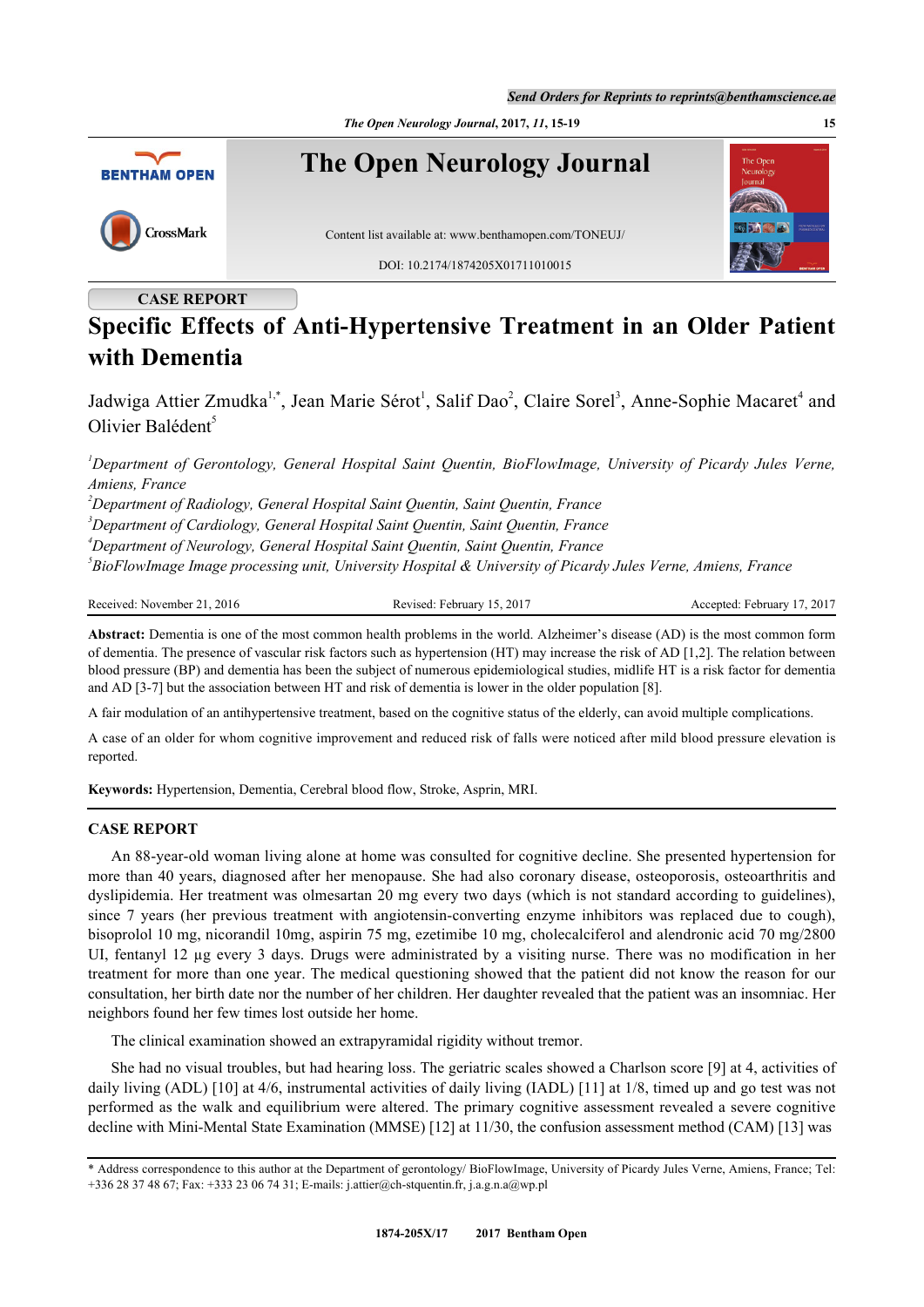at 0/4 and mini geriatric depression scale (miniGDS) [[14\]](#page-3-5) at 2/4. The clinical dementia rating (CDR) [\[15](#page-3-6)] was at 3.

During hospitalization in acute geriatrics unit, we noted repeated falls with traumatic consequences. Falls occurred mostly in the morning, related to low blood pressure (by 110/60).

The orthostatic hypotension test was negative many times, excluding an autonomic failure.

Neuropsychological assessment (MMSE, clock test, trail making test, Mattis dementia rating scale, Rey-Osterrieth complex figure) confirmed dementia, according to DSM IV criteria [\[16\]](#page-4-0). There was no hallucination or variability of cognitive tests. Cognitive profile and neuroimaging abnormalities suggested a mixed dementia[[17\]](#page-4-1), vascular part involving executive alterations and impaired processing speed and hippocampal part related to the episodic memory deficit.

<span id="page-1-0"></span>

**Fig. (1). A:** The T2\* Magnetic Resonance Imaging shows three areas of semi recent ischemia in the white matter, including: frontal right posterior, right posterior transitional zone and beside the left central sulcus.

**B:** A sagittal T2 sequence was used as localizers to select the anatomical levels for the Phase Contrast Magnetic Resonance Imaging used for the flow quantification over the cardiac cycle (CC). Acquisition plane was selected to be perpendicular to the vertebral and internal carotid arteries.

**C:** The graph shows the curves of the mean cerebral arterial blood flows, for the patient and a healthy elderly subject. This quantitative acquisition shows a decrease of pulsatility of the arterial cerebral blood flow of the patient over the cardiac cycle.

24 h rhythmic monitoring showed normal sinus rhythm with minor disorders like ventricular extrasystole, not sufficient to justify the falls.

24 h blood pressure monitoring showed a mean arterial pressure by 120/53 mmHg, based only on the day period; monitoring was not available by night due to behavioral disturbances. The minimal values achieved as 102/43 mm Hg.

Magnetic resonance imaging (MRI) showed three areas of semi recent ischemia (roughly 3 weeks ago). Vascular alterations were presented by periventricular and deep white matter leukoencephalopathy (Fazekas II), and it was hippocampal atrophy (Scheltens IV). A phase contrast MRI flow sequence (PCMRI), measuring the cerebral arterial circulation [\[18\]](#page-4-2), performed in a research purpose, showed a decrease in arterial pulsatility (Fig. **[1](#page-1-0)**). This finding could be related to a hypotension as demonstrated by the blood pressure monitoring.

We think that the dementia syndrome occurred earlier as her daughter reported minor mnesic problems for few years. We hypothesized that the multiple strokes were caused by low cerebral blood flow in patient treated with antihypertensive drugs in her midlife, her antihypertensive treatment being the same for many years. The diastolic hypotension supported this hypothesis. However, this patient had long-term high blood pressure, dyslipidemia and a history of coronary heart disease and the hypothesis of thromboembolic mechanisms could not be formally eliminated.

In an aim to preserve the quality of life of our patient, antihypertensive treatment with the sartans was stopped and β-blockers decreased to 2.5 mg. The mean arterial blood pressure increased up to 150/90 mm Hg. Moreover, the MMSE improved to 16/30 and the patient did not fall anymore during more than one year after.

## **DISCUSSION**

Hanon's study indicated a significant decrease in BP in patients with AD after one year of follow up, independently of age, gender, body mass index and antihypertensive therapy. The largest decrease in BP was observed in patients with the severest impairment in dementia at the baseline, suggesting that blood pressure decrease seems to be mainly a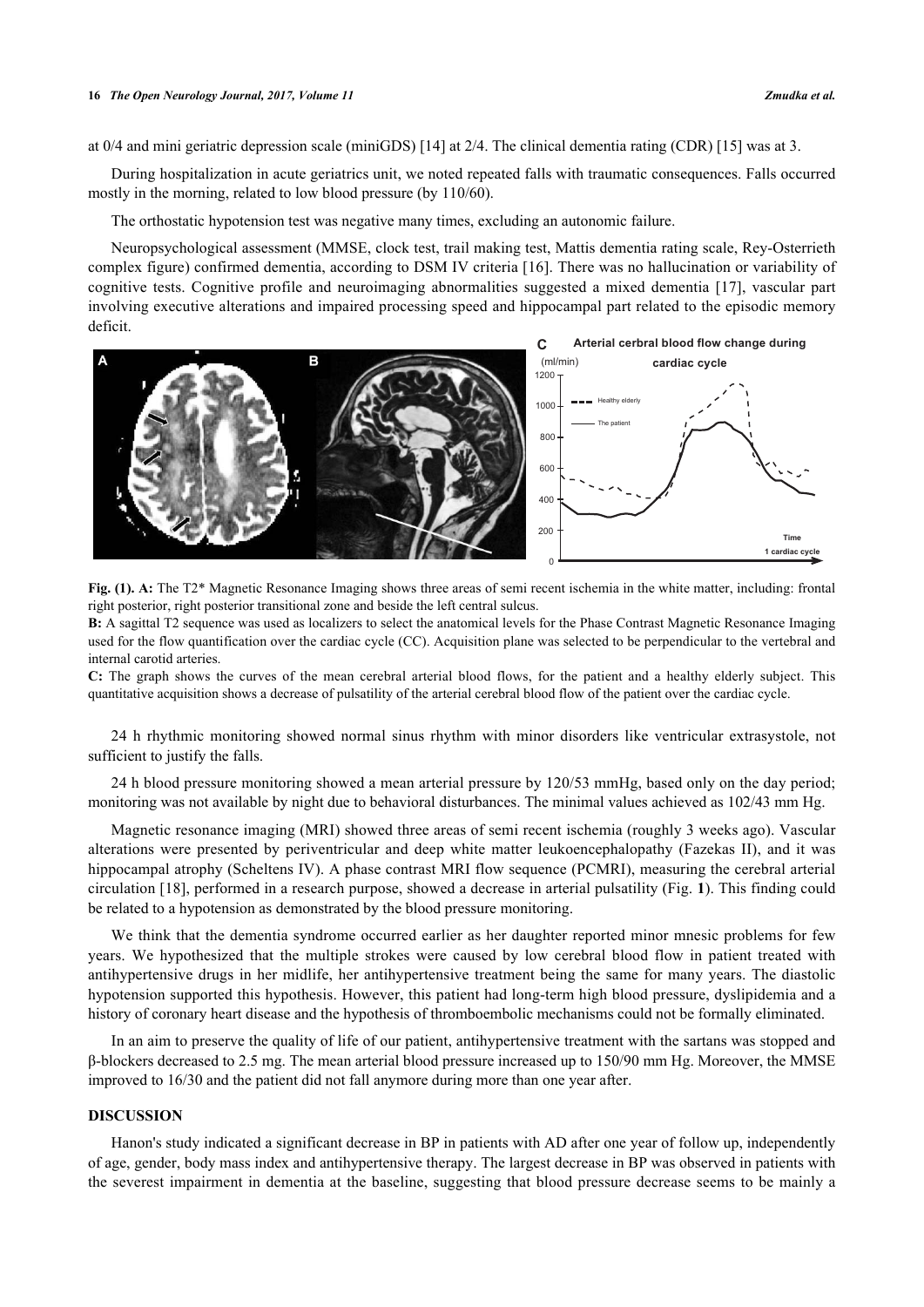secondary phenomenon in Alzheimer's disorders [[19\]](#page-4-3). The decrease in BP could increase amyloid genesis and taupathy strategic locations of the brain that regulate BP. Recent study [[20\]](#page-4-4) showed also reduced brain circulation leading to continuous hypoperfusion that increases generation β-amyloid peptides particularly APO-ε4 carriers and thus mildly elevated blood pressure seems to benefit mental and physical functions in these older patients. The APO E haplotype of our patient was unavailable; this is a limitation of our study.

The mean arterial blood pressure by 150/90 obtained after drugs modification was closer to guideline recommendations in elderly [[21](#page-4-5), [22\]](#page-4-6). However, the elderly in upper age are rarely included in major hypertension studies.

The PC-MRI flow sequence is rapid (around 2 minutes), doesn't require an injection and brings quantitative information of the cerebral arterial flow over the cardiac cycle. Nevertheless, this blood flow investigation is still not used commonly in neurodegenerative pathology.

In conclusion, we report the case of a patient with a severe cognitive decline, secondary to multiple strokes caused by low cerebral blood flow in patient treated with antihypertensive drugs since her midlife, which have not been modified when the first signs of memory loss appeared. The decrease of antihypertensive drugs improved her cognitive functions and protected her from falling consequences.

Physicians who deal with patients suffering from neurodegenerative diseases must keep in mind that the antihypertensive medication should be reevaluated.

## **AUTHOR CONTRIBUTIONS**

All authors had full access to all of the data in the study and take responsibility for the integrity of the data and the accuracy of the data analysis. Attier-Zmudka: Medical care, case reporter, drafting of manuscript, critical revision of manuscript. .

Sérot: Supervision, critical revision of manuscript.

Dao: Interpretation of magnetic resonance imaging.

Sorel: Interpretation of rhythmic monitoring

Macaret: Neuropsychological statement interpretation.

Balédent: Administrative, technical, material support, supervision and interpretation of imaging flow data.

#### **SPONSOR'S ROLE**

None.

#### **CONFLICT OF INTEREST**

The author confirms that this article content has no conflict of interest.

#### **ACKNOWLEDGEMENTS**

Declared none.

| <b>Elements of Financial/Personal Conflicts</b> | JAZ |             | <b>JMS</b> |              | <b>SD</b> |             | <b>CS</b> |                           | <b>ASM</b> |              | <b>OB</b> |              |
|-------------------------------------------------|-----|-------------|------------|--------------|-----------|-------------|-----------|---------------------------|------------|--------------|-----------|--------------|
|                                                 | Yes | No.         | Yes        | No           | Yes       | No          | Yes       | No.                       | Yes        | No.          | Yes       | No.          |
| <b>Employment or Affiliation</b>                |     |             |            |              |           |             |           |                           |            |              |           |              |
|                                                 |     | x           |            | x            |           | x           |           | x                         |            | $\mathbf x$  |           | X            |
| <b>Grants/Funds</b>                             |     |             |            |              |           |             |           |                           |            |              |           |              |
|                                                 |     | X           |            | $\mathbf x$  |           | $\mathbf x$ |           | X                         |            | $\mathbf{x}$ |           | $\mathbf{x}$ |
| Honoraria                                       |     |             |            |              |           |             |           |                           |            |              |           |              |
|                                                 |     | $\mathbf x$ |            | $\mathbf{x}$ |           | $\mathbf x$ |           | $\mathbf x$               |            | $\mathbf{x}$ |           | $\mathbf{x}$ |
| <b>Speaker Forum</b>                            |     |             |            |              |           |             |           |                           |            |              |           |              |
|                                                 |     | x           |            | $\mathbf X$  |           | $\mathbf X$ |           | $\boldsymbol{\mathrm{X}}$ |            | $\mathbf x$  |           | $\mathbf{x}$ |
| Consultant                                      |     |             |            |              |           |             |           |                           |            |              |           |              |
|                                                 |     | x           |            | $\mathbf{x}$ |           | x           |           | x                         |            | $\mathbf x$  |           | $\mathbf{x}$ |
| <b>Stocks</b>                                   |     |             |            |              |           |             |           |                           |            |              |           |              |
|                                                 |     | x           |            | $\mathbf x$  |           | X           |           | $\boldsymbol{\mathrm{X}}$ |            | x            |           | $\mathbf{x}$ |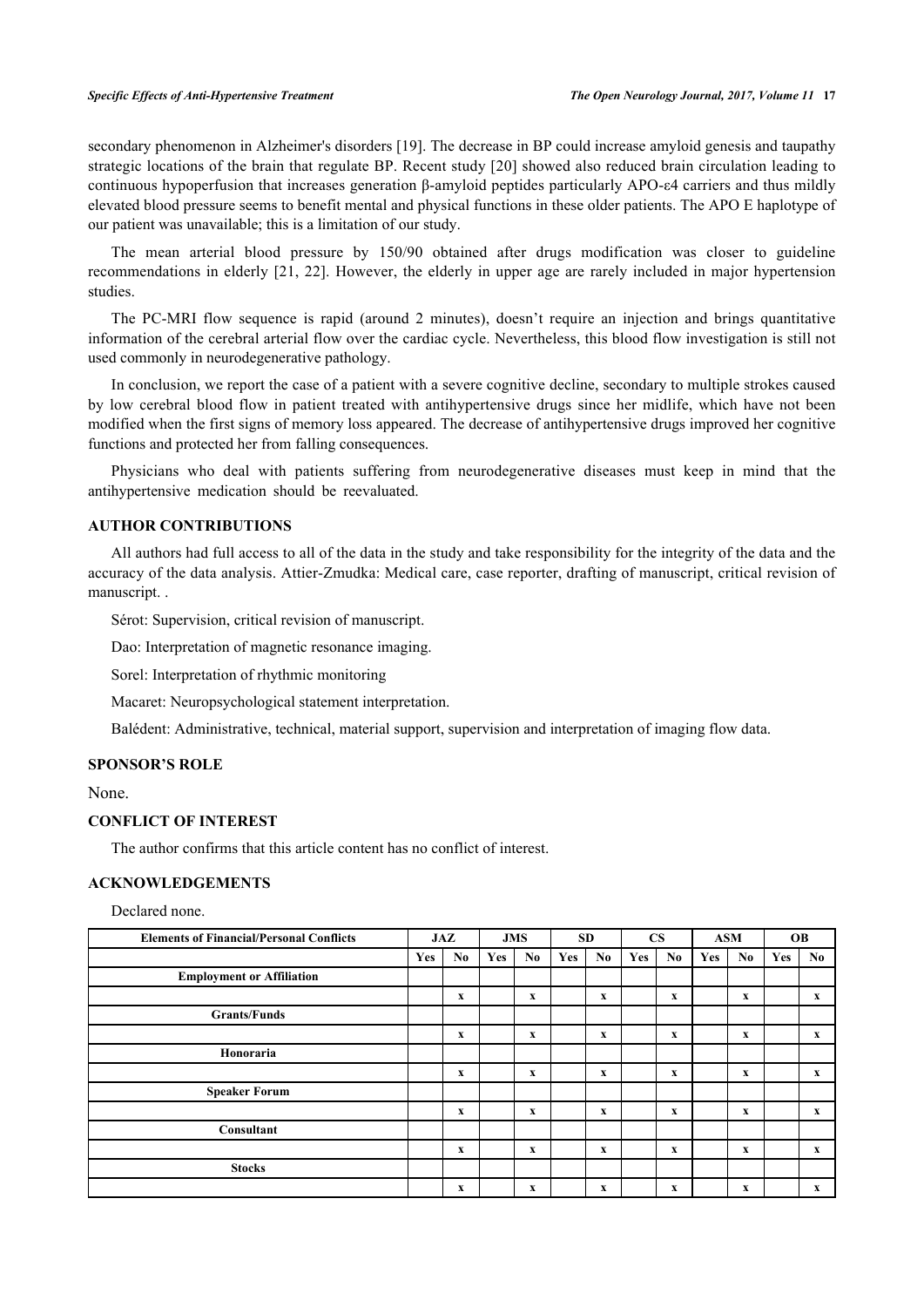| <b>Elements of Financial/Personal Conflicts</b> | JAZ |    | <b>JMS</b> |             | <b>SD</b>  |             | $\overline{\text{CS}}$ |                           | <b>ASM</b> |                           | <b>OB</b>  |              |
|-------------------------------------------------|-----|----|------------|-------------|------------|-------------|------------------------|---------------------------|------------|---------------------------|------------|--------------|
|                                                 | Yes | No | Yes        | No          | <b>Yes</b> | No          | <b>Yes</b>             | No.                       | Yes        | No.                       | <b>Yes</b> | No           |
| <b>Royalties</b>                                |     |    |            |             |            |             |                        |                           |            |                           |            |              |
|                                                 |     | x  |            | $\mathbf X$ |            | $\mathbf x$ |                        | $\mathbf X$               |            | $\mathbf X$               |            | X            |
| <b>Expert Testimony</b>                         |     |    |            |             |            |             |                        |                           |            |                           |            |              |
|                                                 |     | x  |            | $\mathbf x$ |            | $\mathbf x$ |                        | $\mathbf x$               |            | X                         |            | $\mathbf{x}$ |
| <b>Board Member</b>                             |     |    |            |             |            |             |                        |                           |            |                           |            |              |
|                                                 |     | x  |            | $\mathbf X$ |            | $\mathbf x$ |                        | $\mathbf X$               |            | $\boldsymbol{\mathrm{X}}$ |            | $\mathbf{x}$ |
| <b>Patents</b>                                  |     |    |            |             |            |             |                        |                           |            |                           |            |              |
|                                                 |     | x  |            | $\mathbf X$ |            | $\mathbf x$ |                        | $\mathbf x$               |            | $\mathbf X$               |            | $\mathbf{x}$ |
| <b>Personal Relationship</b>                    |     |    |            |             |            |             |                        |                           |            |                           |            |              |
|                                                 |     | x  |            | $\mathbf X$ |            | x           |                        | $\boldsymbol{\mathrm{X}}$ |            | $\boldsymbol{\mathrm{X}}$ |            | X            |

#### **REFERENCES**

*Contd.....*

- [1] Joas E, Bäckman K, Gustafson D, *et al.* Blood pressure trajectories from midlife to late life in relation to dementia in women followed for 37 years. Hypertension 2012; 59(4): 796-801.
	- [\[http://dx.doi.org/10.1161/HYPERTENSIONAHA.111.182204\]](http://dx.doi.org/10.1161/HYPERTENSIONAHA.111.182204) [PMID: [22331381](http://www.ncbi.nlm.nih.gov/pubmed/22331381)]
- [2] Rönnemaa E, Zethelius B, Lannfelt L, Kilander L. Vascular risk factors and dementia: 40-year follow-up of a population-based cohort. Dement Geriatr Cogn Disord 2011; 31(6): 460-6. [\[http://dx.doi.org/10.1159/000330020\]](http://dx.doi.org/10.1159/000330020) [PMID: [21791923](http://www.ncbi.nlm.nih.gov/pubmed/21791923)]
- [3] Kivipelto M, Ngandu T, Laatikainen T, Winblad B, Soininen H, Tuomilehto J. Risk score for the prediction of dementia risk in 20 years among middle aged people: a longitudinal, population-based study. Lancet Neurol 2006; 5(9): 735-41. [\[http://dx.doi.org/10.1016/S1474-4422\(06\)70537-3\]](http://dx.doi.org/10.1016/S1474-4422(06)70537-3) [PMID: [16914401](http://www.ncbi.nlm.nih.gov/pubmed/16914401)]
- [4] Launer LJ, Ross GW, Petrovitch H, *et al.* Midlife blood pressure and dementia: the Honolulu-Asia aging study. Neurobiol Aging 2000; 21(1): 49-55.
	- [\[http://dx.doi.org/10.1016/S0197-4580\(00\)00096-8\]](http://dx.doi.org/10.1016/S0197-4580(00)00096-8) [PMID: [10794848](http://www.ncbi.nlm.nih.gov/pubmed/10794848)]
- [5] Reijmer YD, van den Berg E, van Sonsbeek S, *et al.* Dementia risk score predicts cognitive impairment after a period of 15 years in a nondemented population. Dement Geriatr Cogn Disord 2011; 31(2): 152-7. [\[http://dx.doi.org/10.1159/000324437\]](http://dx.doi.org/10.1159/000324437) [PMID: [21335972](http://www.ncbi.nlm.nih.gov/pubmed/21335972)]
- [6] Skoog I, Lernfelt B, Landahl S, *et al.* 15-year longitudinal study of blood pressure and dementia. Lancet 1996; 347(9009): 1141-5. [\[http://dx.doi.org/10.1016/S0140-6736\(96\)90608-X\]](http://dx.doi.org/10.1016/S0140-6736(96)90608-X) [PMID: [8609748](http://www.ncbi.nlm.nih.gov/pubmed/8609748)]
- [7] Watfa G, Marteau JB, Rossignol P, *et al.* Association study of gene polymorphisms involved in vascular alterations in elderly hypertensives with subjective memory complaints. Dement Geriatr Cogn Disord 2010; 30(5): 440-8. [\[http://dx.doi.org/10.1159/000321120\]](http://dx.doi.org/10.1159/000321120) [PMID: [21109737](http://www.ncbi.nlm.nih.gov/pubmed/21109737)]
- [8] Kennelly S, Collins O. Walking the cognitive minefield between high and low blood pressure. J Alzheimers Dis 2012; 32(3): 609-21. [PMID: [22810098\]](http://www.ncbi.nlm.nih.gov/pubmed/22810098)
- <span id="page-3-0"></span>[9] Quan H, Li B, Couris CM, *et al.* Updating and validating the Charlson comorbidity index and score for risk adjustment in hospital discharge abstracts using data from 6 countries. Am J Epidemiol 2011; 173(6): 676-82. [\[http://dx.doi.org/10.1093/aje/kwq433](http://dx.doi.org/10.1093/aje/kwq433)] [PMID: [21330339\]](http://www.ncbi.nlm.nih.gov/pubmed/21330339)
- <span id="page-3-1"></span>[10] Katz S, Ford AB, Moskowitz RW, Jackson BA, Jaffe MW. Studies of illness in the aged. The index of ADL: A standardized measure of biological and psychosocial function. JAMA 1963; 185: 914-9. [\[http://dx.doi.org/10.1001/jama.1963.03060120024016](http://dx.doi.org/10.1001/jama.1963.03060120024016)] [PMID: [14044222\]](http://www.ncbi.nlm.nih.gov/pubmed/14044222)
- <span id="page-3-2"></span>[11] Lawton MP, Brody EM. Assessment of older people: self-maintaining and instrumental activities of daily living. Gerontologist 1969; 9(3): 179-86.

[\[http://dx.doi.org/10.1093/geront/9.3\\_Part\\_1.179](http://dx.doi.org/10.1093/geront/9.3_Part_1.179)] [PMID: [5349366\]](http://www.ncbi.nlm.nih.gov/pubmed/5349366)

- <span id="page-3-3"></span>[12] Folstein MF, Folstein SE, McHugh PR. Mini-mental state. A practical method for grading the cognitive state of patients for the clinician. J Psychiatr Res 1975; 12(3): 189-98. [\[http://dx.doi.org/10.1016/0022-3956\(75\)90026-6](http://dx.doi.org/10.1016/0022-3956(75)90026-6)] [PMID: [1202204](http://www.ncbi.nlm.nih.gov/pubmed/1202204)]
- <span id="page-3-4"></span>[13] Inouye SK, van Dyck CH, Alessi CA, Balkin S, Siegal AP, Horwitz RI. Clarifying confusion: the confusion assessment method. A new method for detection of delirium. Ann Intern Med 1990; 113(12): 941-8. [\[http://dx.doi.org/10.7326/0003-4819-113-12-941](http://dx.doi.org/10.7326/0003-4819-113-12-941)] [PMID: [2240918](http://www.ncbi.nlm.nih.gov/pubmed/2240918)]
- <span id="page-3-5"></span>[14] Almeida OP, Almeida SA. Short versions of the geriatric depression scale: a study of their validity for the diagnosis of a major depressive episode according to ICD-10 and DSM-IV. Int J Geriatr Psychiatry 1999; 14(10): 858-65. [\[http://dx.doi.org/10.1002/\(SICI\)1099-1166\(199910\)14:10<858::AID-GPS35>3.0.CO;2-8](http://dx.doi.org/10.1002/(SICI)1099-1166(199910)14:10<858::AID-GPS35>3.0.CO;2-8)] [PMID: [10521885](http://www.ncbi.nlm.nih.gov/pubmed/10521885)]
- <span id="page-3-6"></span>[15] Ousset PJ, Andrieu S, Reynish E, Puel M, Vellas B. Clinical evaluation of dementia in a cohort of 358 patients with the French version of the Clinical Dementia Rating (CDR) scale. Rev Med Interne 2003; 24(Suppl. 3): 283s-7s. [\[http://dx.doi.org/10.1016/S0248-8663\(03\)80684-7\]](http://dx.doi.org/10.1016/S0248-8663(03)80684-7) [PMID: [14710445](http://www.ncbi.nlm.nih.gov/pubmed/14710445)]